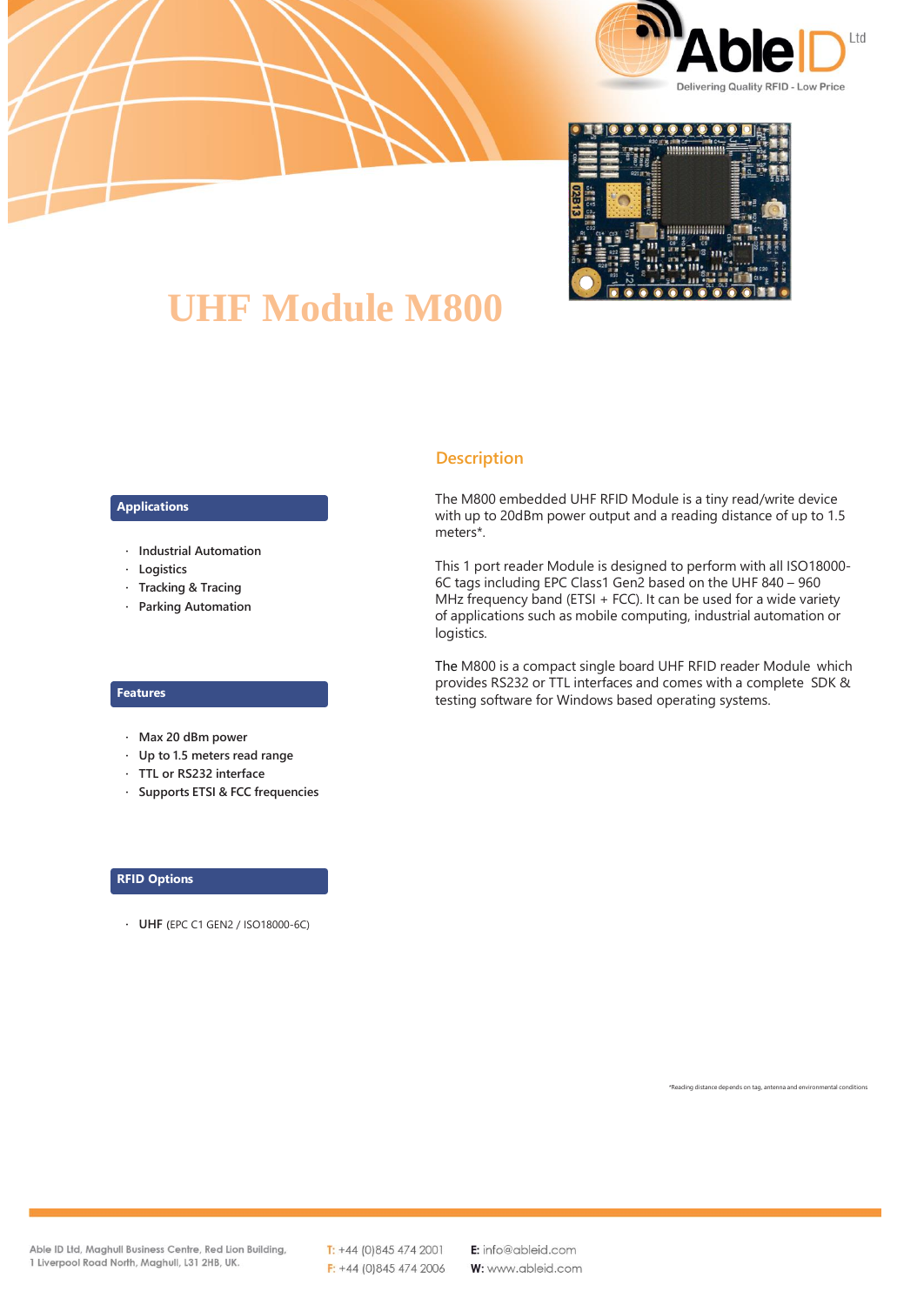

#### **Technical Data**

| <b>Electrical Specifications</b> |                                                           |  |  |  |  |
|----------------------------------|-----------------------------------------------------------|--|--|--|--|
| Power Supply                     | 5 VDC $(\pm 5\%$ regulated)                               |  |  |  |  |
| Power Rating                     | max. 1.75W                                                |  |  |  |  |
| <b>Operating Frequency</b>       | $840 - 960$ MHz.<br>software programmable                 |  |  |  |  |
| Max Power                        | max 20dBm / 100mW,<br>software programmable in 1dBm steps |  |  |  |  |
| <b>Operating Distance</b>        | up to 1.5 meters*                                         |  |  |  |  |
| Antenna Connector                | U.FL connector                                            |  |  |  |  |
| Inputs / Outputs                 | 2 inputs / outputs<br>software configurable               |  |  |  |  |
| Status                           | 2 LED <sub>S</sub>                                        |  |  |  |  |
| Interfaces                       | TTL (0-5V)<br><b>RS232</b>                                |  |  |  |  |
|                                  |                                                           |  |  |  |  |
| <b>Mechanical Specifications</b> |                                                           |  |  |  |  |
| Dimensions                       | $30.56 \times 38.40 \times 6.50$ mm                       |  |  |  |  |

| <b>Operating Temperature</b>                     | $-10^{\circ}$ C $+55^{\circ}$ C  |  |  |  |  |  |
|--------------------------------------------------|----------------------------------|--|--|--|--|--|
| Storage Temperature                              | $-20^{\circ}$ C $+ 85^{\circ}$ C |  |  |  |  |  |
| Humidity                                         | up to 95%, non condensing        |  |  |  |  |  |
|                                                  |                                  |  |  |  |  |  |
| <b>Supported Standards / Tags</b>                |                                  |  |  |  |  |  |
| Standard ISO 18000-6C (EPC Class 1 Generation 2) |                                  |  |  |  |  |  |
|                                                  |                                  |  |  |  |  |  |
| <b>SDK Information</b>                           |                                  |  |  |  |  |  |
| Supported OS                                     | Windows XP, Vista, 7, 8          |  |  |  |  |  |
| Supported Languages                              | $C++$ , $C#$<br>Command Protocol |  |  |  |  |  |
| Download Link                                    |                                  |  |  |  |  |  |

ng distance depends on

**Environmental Conditions**

## **Mechanical View**



All Dimensions in millimeters (mm)

Able ID Ltd, Maghull Business Centre, Red Lion Building, 1 Liverpool Road North, Maghull, L31 2HB, UK.

 $T: +44(0)8454742001$  $F: +44(0)8454742006$  E: info@ableid.com W: www.ableid.com